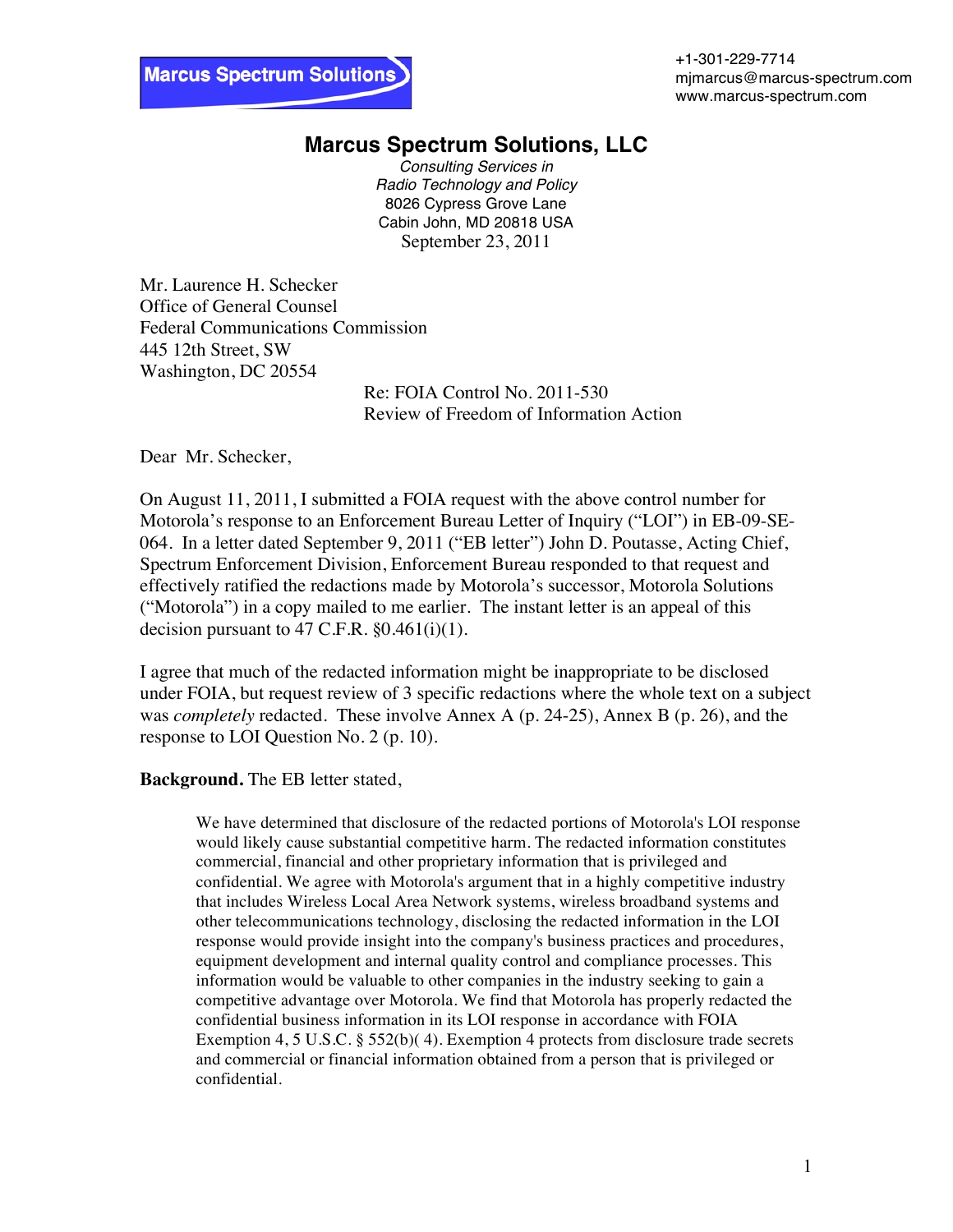

**Adequacy of EB review of Motorola redaction request.** The fact that the EB letter upholds *every single redaction* proposed by Motorola and EB did not even bother to send the requested document, rather relying on the copy of the proposed redactions that Motorola sent me directly, gives the distinct appearance of minimal review of this issue by the EB staff and may well constitute arbitrary and capricious action. The Supreme Court has held that the Administrative Procedure Act's predominant scope and standard of judicial review -- review on the administrative record according to an arbitrary and capricious standard -- should "ordinarily" apply to requests like the one here from Motorola to withhold information.<sup>1</sup>

**Exemptions are discretionary not mandatory.** An agency has the authority to construe the exemptions as discretionary rather than mandatory when no harm would result from disclosure of the requested information. The Supreme Court has held that jurisdiction for a reverse FOIA action cannot be based on the FOIA itself because "Congress did not design the FOIA exemptions to be mandatory bars to disclosure" and, as a result, the FOIA "does not afford" a submitter "any right to enjoin agency disclosure."<sup>2</sup>

Moreover, the Supreme Court held that jurisdiction cannot be based on the Trade Secrets  $Act<sup>3</sup>$  (a broadly worded criminal statute prohibiting the unauthorized disclosure of "practically any commercial or financial data collected by any federal employee from any source<sup>"4</sup> because it is a criminal statute that does not afford a "private right of action. Consequently, even if a requested document falls within one of the nine exemptions, the agency can release it anyway as an exercise of its discretionary powers. Moreover, "[t]hese exemptions are specifically made exclusive . . . and must be narrowly construed". $5$ 

<sup>2</sup> Chrysler Corp. v. Brown, 441 U.S. 281, 293 (1979).

<sup>3</sup> 18 U.S.C. § 1905 (2006)

 <sup>1</sup> 441 U.S. 281, 318 (1979); accord Campaign for Family Farms v. Glickman, 200 F.3d 1180, 1184 (8th Cir. 2000); Reliance Elec. Co. v. Consumer Prod. Safety Comm'n, 924 F.2d 274, 277 (D.C. Cir. 1991); Gen. Dynamics Corp. v. U.S. Dep't of the Air Force, 822 F. Supp. 804, 806 (D.D.C. 1992), vacated as moot, No. 92-5186 (D.C. Cir. Sept. 23, 1993); Davis Corp. v. United States, No. 87-3365, 1988 U.S. Dist. LEXIS 17611, at \*5-6 (D.D.C. Jan. 19, 1988); see also McDonnell Douglas Corp. v. NASA, No. 91-3134, transcript at 6 (D.D.C. Jan. 24, 1992) (bench order) (recognizing that court has "very limited scope of review"), remanded, No. 92-5342 (D.C. Cir. Feb. 14, 1994).

<sup>4</sup> CNA, 830 F.2d at 1140

<sup>5</sup> Dept. of the Air Force v. Rose, 425 U.S. 352, 361 (1976).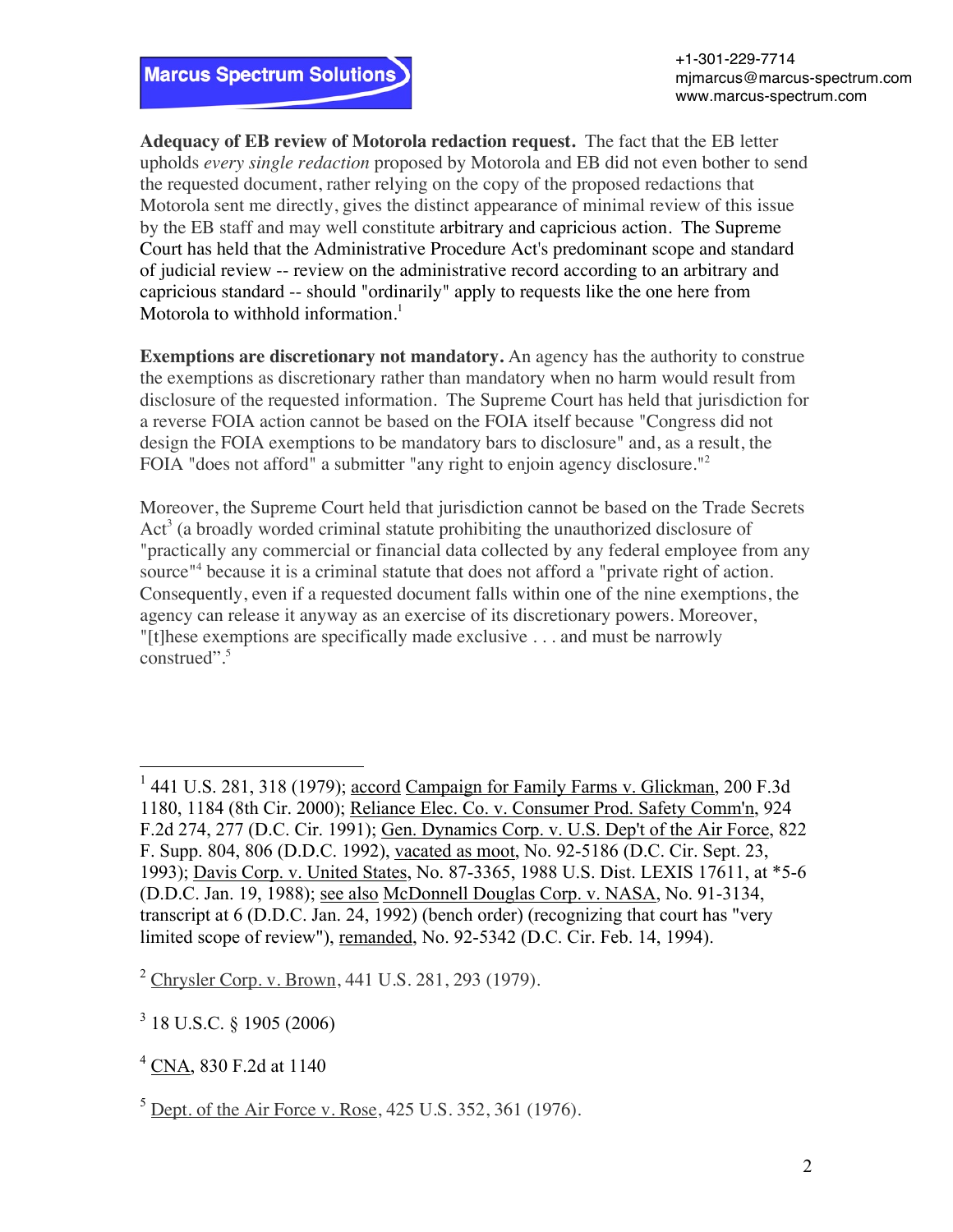## **Marcus Spectrum Solutions**

The party seeking to prevent the disclosure of information the government intends to release assumes the burden of justifying the nondisclosure of the information.<sup>6</sup> A submitter's challenge to an agency's disclosure decision should be reviewed in light of the "basic policy" of the FOIA to "'open agency action to the light of public scrutiny'" and in accordance with the "narrow construction" afforded to the FOIA's exemptions.<sup>7</sup>

**Release of this information is in the public interest.** I seek this information in order to study the root causes of multiple incidents of interference from unlicensed U-NII devices regulated by §15.407, such as the Motorola Canopy devices in this enforcement case, to safety-of-life FAA radar systems.<sup>8</sup> The importance of this issue is highlighted by the fact

<sup>7</sup> Martin Marietta, 974 F. Supp. at 40 (quoting U.S. Dep't of the Air Force v. Rose, 425 U.S. 352, 372 (1976)); see, e.g., TRIFID, 10 F. Supp. 2d at 1097 (reviewing submitter's claims in light of FOIA principle that "[i]nformation in the government's possession is presumptively disclosable unless it is clearly exempt"); Daisy Mfg. Co. v. Consumer Prod. Safety Comm'n, No. 96-5152, 1997 WL 578960, at \*1 (W.D. Ark. Feb. 5, 1997) (examining submitter's claims in light of "the policy of the United States government to release records to the public except in the narrowest of exceptions," and observing that "[o]penness is a cherished aspect of our system of government"), aff'd, 133 F.3d 1081 (8th Cir. 1998)

 $8\text{ The interference victim in these cases was the FAA's Terminal Doppler Radar System.}$ Here is a description of TDWR's vital role and its impact on aviation safety:

A microburst is an intense localized downdraft that is sometimes generated by a thunderstorm. If an aircraft inadvertently encounters a microburst while flying at low altitude, it may lose altitude rapidly and not be able to recover in time to avoid a crash. In fact, a series of commercial aviation accidents in the 1970s and 80s led the FAA to commission a sensor capable of remotely detecting low-altitude wind shear phenomena such as the microburst. The resulting product was the Terminal Doppler Weather Radar (TDWR), which is now deployed at 45 major airports around the country … (T)he TDWR has been a great success as no commercial airline accidents caused by wind shear have occurred at airports protected by it.

(http://www.ll.mit.edu/mission/aviation/faawxsystems/tdwr.html)

 <sup>6</sup> See Martin Marietta Corp. v. Dalton, 974 F. Supp. 37, 40 n.4 (D.D.C. 1997); accord Frazee v. U.S. Forest Serv., 97 F.3d 367, 371 (9th Cir. 1996) (declaring that the "party seeking to withhold information under Exemption 4 has the burden of proving that the information is protected from disclosure"); Occidental Petroleum Corp. v. SEC, 873 F.2d 325, 342 (D.C. Cir. 1989) (explaining that the "statutory policy favoring disclosure requires that the opponent of disclosure" bear the burden of persuasion); TRIFID Corp. v. Nat'l Imagery & Mapping Agency, 10 F. Supp. 2d 1087, 1097 (E.D. Mo. 1998) (same); see also McDonnell Douglas Corp. v. U.S. Dep't of the Air Force, 375 F.3d 1182, 1195 (D.C. Cir. 2004) (Garland, J., dissenting), reh'g en banc denied, No. 02-5342 (D.C. Cir. Dec. 16, 2004); cf. Kan. Gas & Elec. Co. v. NRC, No. 87-2748, lip op. at 4 (D.D.C. July 2, 1993)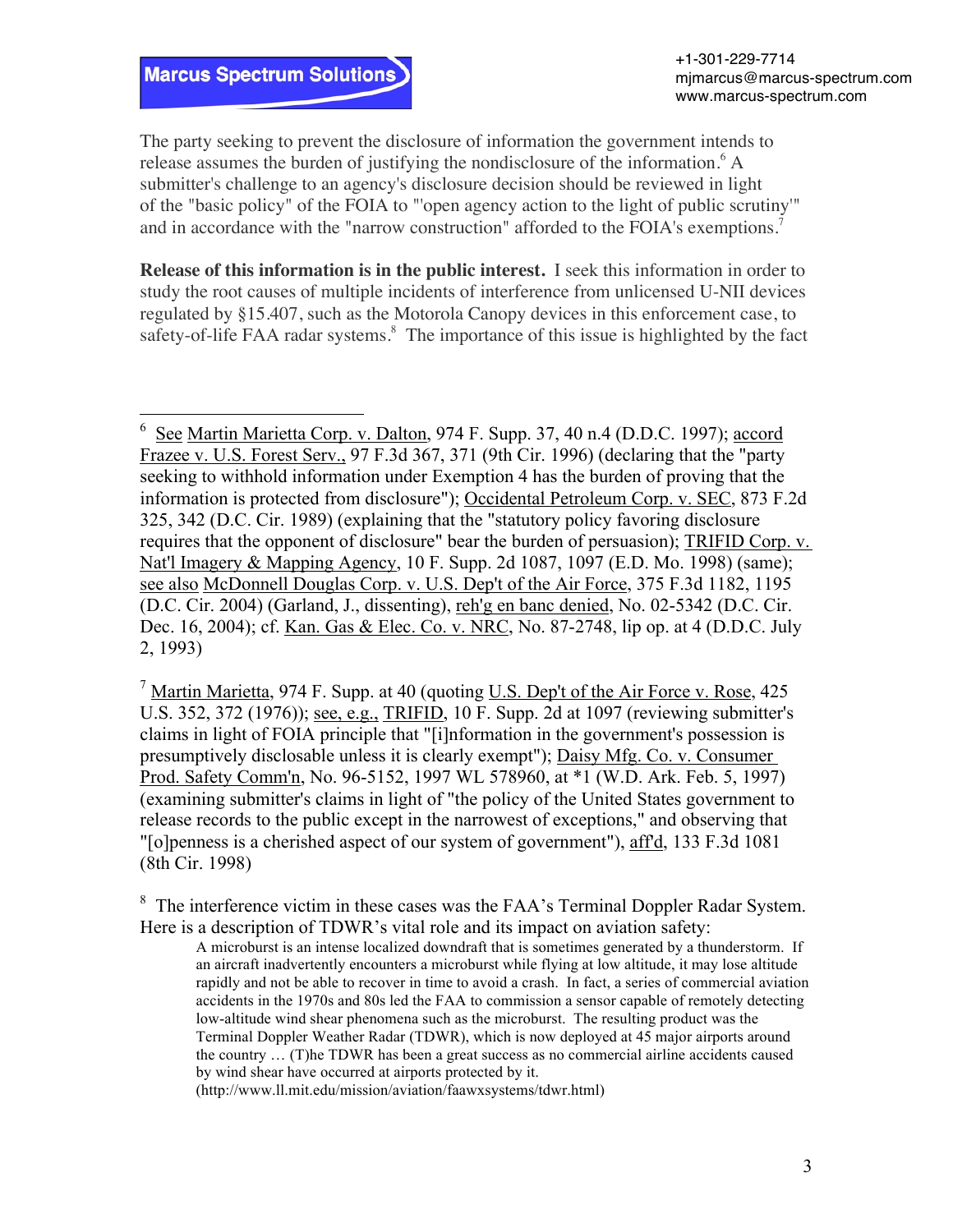

that NTIA has already released two detailed technical reports on the issue.<sup>9</sup> The fact that these NTIA reports do not mention the information contained even in the present redacted version of the Motorola response to the LOI indicates that the root causes of at least some of the safety related interference problems has been obscured or even "covered up".

The present public record leaves serious unanswered questions as to the cause of these interference incidents. Without knowing the real causes it is impossible to develop rules and policies that prevent such problems in a cost-effective way. In addition, the mystery of these interference cases raises policy question as to all other cognitive radio rules adopted by the Commission and their adequacy to prevent interference. Finally, I suspect that the Commission's software defined radio rules adopted in Docket 00-47 and 03-108 have loopholes that enabled these interference problems. Thus the disclosure in whole or in part of the requested sections would further the public interest and falls within the Commission's discretionary FOIA authority.

**Exemption 4.** Generally, Congress intended the FOIA exemptions of 5 U.S.C. § 552(b)(1)-(9) to protect against disclosure of information which would *substantially* harm national defense or foreign policy, individual privacy interests, business proprietary interests, and the efficient operation of governmental functions. Motorola claims that the redactions in question are consistent with Exemption 4, documents which would reveal "[t]rade secrets and commercial or financial information obtained from a person and privileged or confidential."<sup>10</sup>

Exemption 4 protects from public disclosure two types of information: (1) trade secrets; and (2) information that is (a) commercial or financial, and (b) obtained from a person, and (c) privileged or confidential. Congress intended this exemption to protect the interests of both the government and submitters of information. Its existence encourages submitters to voluntarily furnish useful commercial or financial information to the government and it correspondingly provides the government with an assurance that such information will be reliable.

A trade secret is a commercially valuable plan, formula, process, or device. This is a narrow and relatively easily recognized category of information. It is "a secret, commercially valuable plan, formula, process, or device that is used for the making, preparing, compounding, or processing of trade commodities and that can be said to be

 $10$  5 U.S.C. § 552(b)(4).

 <sup>9</sup> NTIA Report 11-473: Case Study: Investigation of Interference into 5 GHz Weather Radars from Unlicensed National Information Infrastructure Devices, Part I ,November 2010 (http://www.its.bldrdoc.gov/pub/ntia-rpt/11-473/11-473.pdf); NTIA Technical Report TR-11-479, Case Study: Investigation of Interference into 5 GHz Weather Radars from Unlicensed National Information Infrastructure Devices, Part II, July 2011 (http://www.its.bldrdoc.gov/pub/ntia-rpt/11-479/11-479.pdf)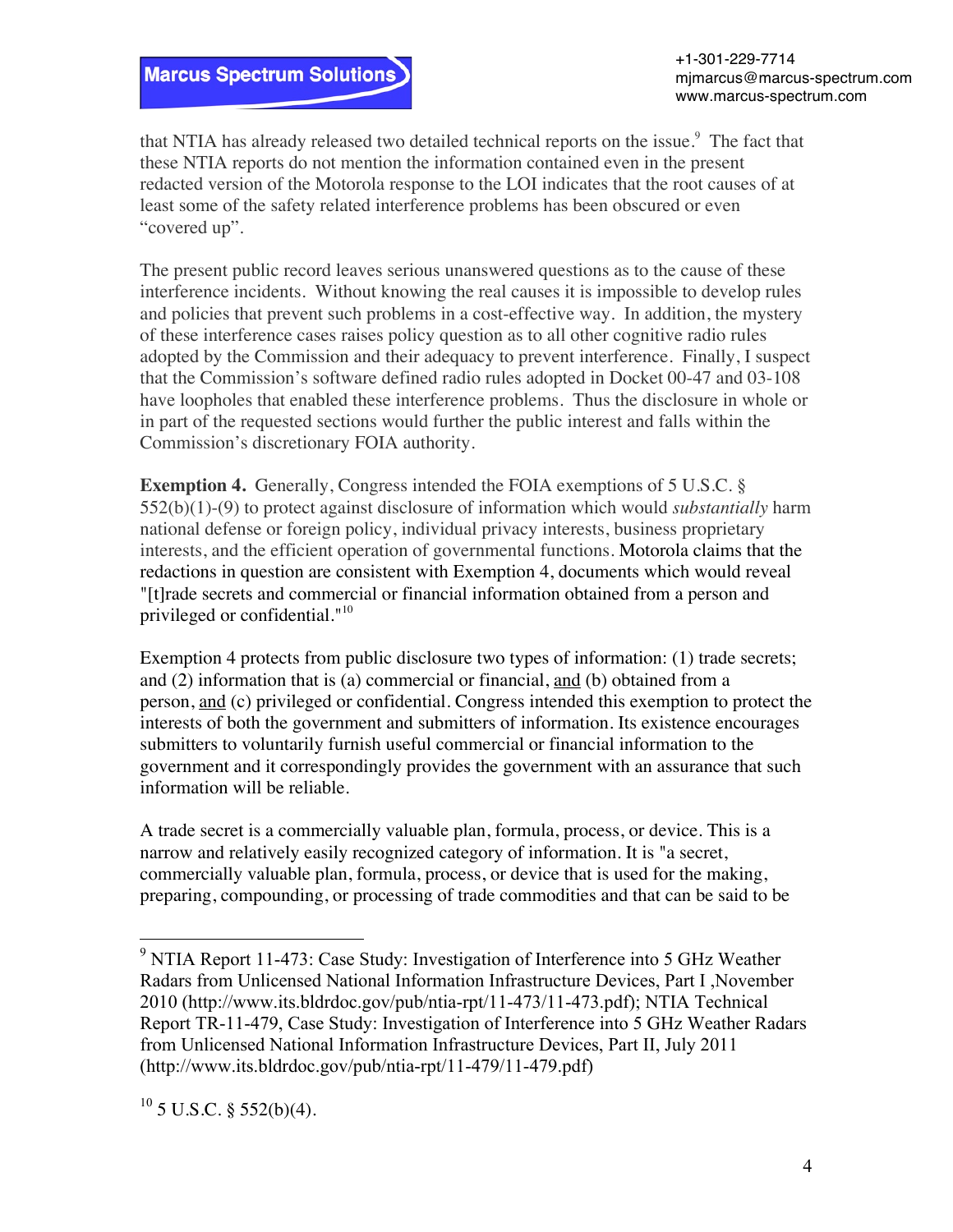the end product of either innovation or substantial effort.  $\frac{11}{2}$ An example of a trade secret might be the formula of a gasoline additive. The second form of protected data is "commercial or financial information obtained from a person and privileged or confidential." Courts have held that data qualifies for withholding if disclosure by the government would be likely to harm the competitive position of the person who submitted the information. Detailed information on a company's marketing plans, profits, or costs can qualify as confidential business information.

**Redactions and the statute.** The information involved in this appeal does not meet these standards to be withheld and even if it did in part the total redaction of the 3 sections exceeds what is permitted by law. The Act expressly mandates that any "reasonably segregable portion" of a record must be disclosed to a requester after the redaction (the deletion of part of a document to prevent disclosure of material covered by an exemption) of the parts which are exempt.12 This is a very important aspect of FOIA because it prohibits an agency from withholding an entire document merely because one line, one page or one picture are exempt.

**Annexes A & B.** With respect to Annex A and Annex B, Motorola states on p. 1 of its response,

"During its investigation into the issues involved in the LOI, Motorola became aware of two potential compliance issues involving the company's U-NII products, which are not covered by the questions in the LOI. These issues are summarized below and described in detail in two annexes to the response"

Motorola then redacts the total content of both the summary of the compliance issues and the more detailed information in two annexes. *Perhaps* there was some information here might be covered by Exemption 4, which is discretionary for the Commission. But there is nothing in the redacted version that gives the slightest hint to what these "potential compliance issues" are. Furthermore it is difficult to understand how partial revelation of the nature of these problems "insight into the company's business practices and procedures, equipment development and internal quality control and compliance processes." Finally, the "insight" test used in the EB letter seems to go beyond the statute, which protects information *per se*, not " insight" that might be gathered from some interpretation of it.

**Question No. 2.** This question from EB asks whether the Motorola Canopy device found in San Juan was FCC certified, what is ID number was, and why it was not properly labeled. It would appear at the very least that the direct answer to these questions at least

<sup>&</sup>lt;sup>11</sup> Public Citizen Health Research Group v. FDA, 704 F.2d 1280, 1288 (D.C. Cir. 1983).

 $12$  5 U.S.C. § 552(b).